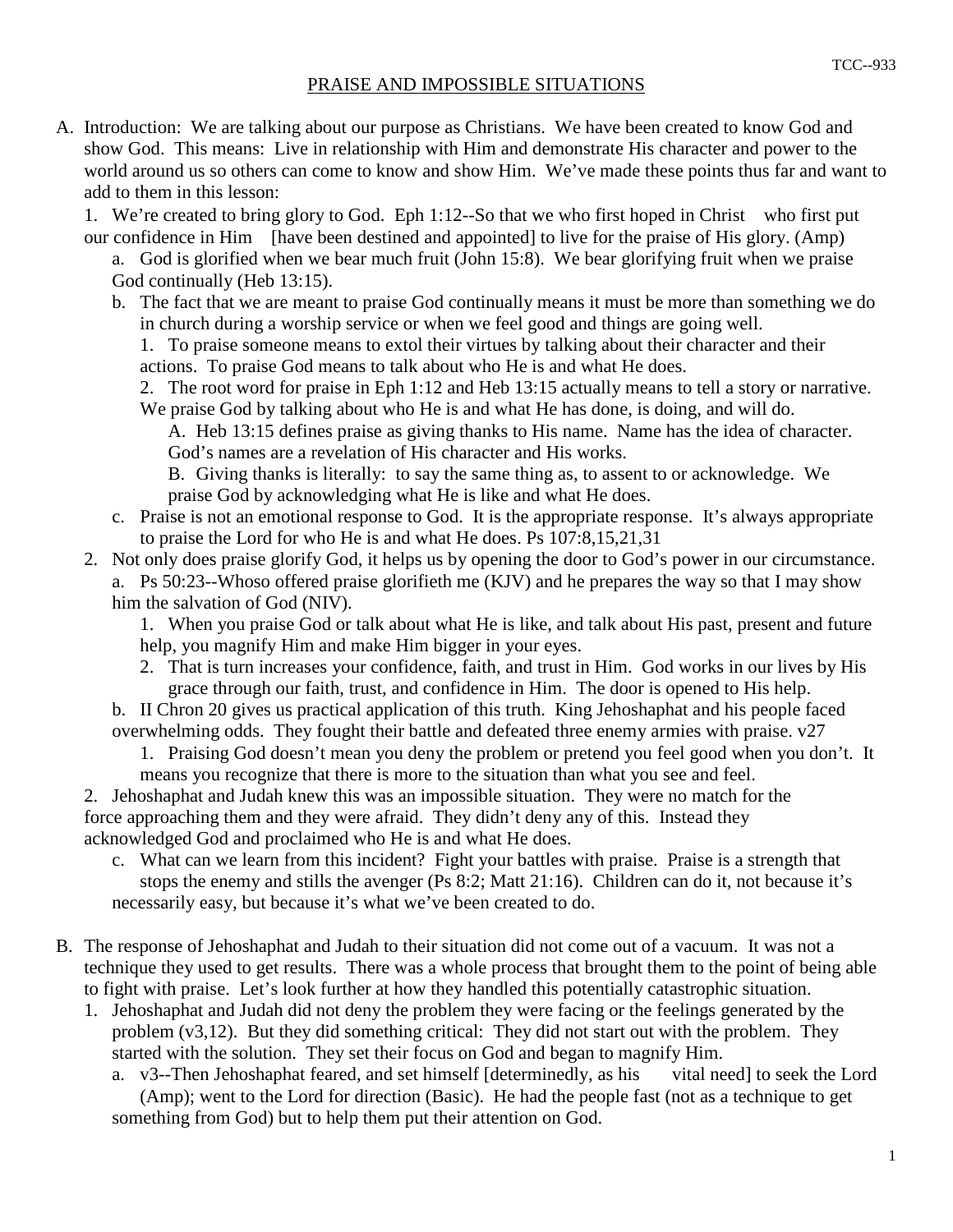b. v6-9--The king gathered the people together to pray. He began by talking about God: how big He is, how He had helped them in the past, His promise to help them when they faced trouble.

 2. Ps 103:2--We (and they) are instructed not to forget God's benefits. The fact that we have to be exhorted not to forget means that it's possible we will forget.

- a. Because we were created to live in a physical world we automatically gravitate to what we can see and feel. We see and feel the problem so it can seem much bigger and more powerful than God.
- b. We have to counteract this natural tendency by making an effort to direct our attention to God.

 Often, going to God for help is the last thing people do after they have exhausted every natural avenue. He needs to be the first place we go for help.

- c. We all have a natural tendency to magnify the problem. We magnify things by talking about them.
- 1. Most of our conversation and prayer starts with how big the problem is and how bad we feel. The more we talk the bigger the problems and the feelings get.

2. What if Jehoshaphat had kept going on and on about how big the enemy army was and how

 small Judah was compared to them? What if he kept rehearsing how awful the situation was? What if he fixated on: I can't believe these people are coming at us after the kindness we showed them? The problem would have gotten bigger and God and His help would have gotten smaller and smaller. And the door to God's help would be closing.

 3. Such a reaction seems right because that's how we feel and that's how things look. And, our mind races to try to figure things out and find a solution. This doesn't mean there aren't times when we talk about the trouble and how we ought to deal with it. But you have to be honest with yourself: Are you magnifying the problem or God and His power when you talk?

- d. Jehoshaphat and Judah had to choose to magnify and focus on God with them and for them. They had to remember His past help, present provision and promise of future deliverance.
- 3. God spoke to Judah through the prophet Jahaziel and assured His people that He would fight for them (v14-17). Then they thanked and praised God for His promise to them (v18-19).
	- a. The rest of that day and an entire night passed before they went into battle. Nothing changed in their circumstances. They had to hold on to what God had said to them.

 1. In the morning Jehoshaphat exhorted them to continue to believe the Word of the Lord and they would be established and prosper. v20--Hold firmly to your faith in God and you will be found firm (NAB); you will be successful (Jerusalem).

 2. To help them keep their focus on God and His faithfulness as they went to the battle field the king appointed praisers to proclaim the goodness of God.

- b. v21--The king appointed singers to walk ahead of the army, singing to the Lord and praising him for his holy splendor. This is what they sang: Give thanks to the Lord; his faithful love endures forever. (NLT)
- C. This is a historical account of real people who faced real trouble and got real help from God. It was written down, in part, to reveal some things about how God works to teach and encourage succeeding generations of people, including us (Rom 15:4).

 1. The same words that brought Judah courage and hope can help us. God gave them specific instructions about how to face an overwhelming, potentially catastrophic circumstance. Note that He told Jehoshaphat and Judah two times: Fear not and don't be dismayed. v15,17

 2. We feel fear when we're threatened by something that is greater than the power and resources available to us. However, nothing can come against us that is bigger than God and His power. Those aren't just "church words". This is reality as it truly is.

 a. When you begin to proclaim and acknowledge the fact that this "thing" you're facing isn't bigger than God (or praise the Lord) He is magnified in your eyes and your fear lessens.

 1. One of the most effective ways to deal with fear is to look at the worst thing that could possibly happen in the situation and ask yourself: Is it bigger than God?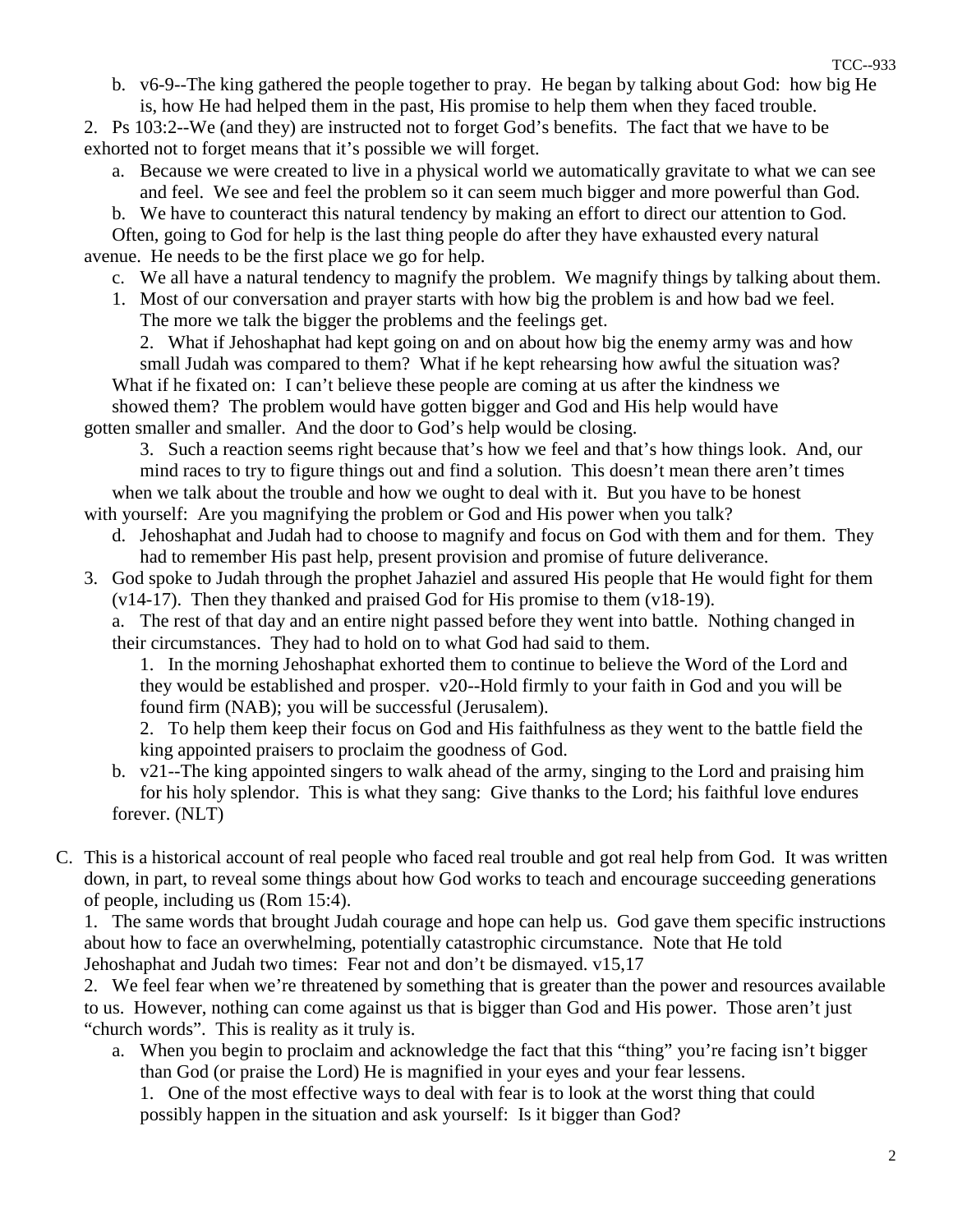2. In Judah's situation, what was the worst that could have happened? They could have all died. But that's not bigger than God. We could do entire lessons one this but consider one point.

 A. We are eternal beings and, for those who know the Lord, the greater and better part of our existence is ahead, first in the present invisible Heaven and then on the new earth. Even a lifetime of suffering is nothing in comparison to what is ahead. Rom 8:18

B. Every person who lived through the circumstances described in this incident has been

 dead for almost 3,000 years. Are any of them upset now about what happened then? b. I'm not arguing for trouble and suffering. I'm talking about having the right perspective as you face life's troubles. It will help you deal with fear because the worst thing that could happen is not bigger than God. And it will enable you do deal with your situation with praise to God which opens the door to His help in your situation.

 1. So much of our reaction to life's trials is fear masquerading as faith. We've developed this weird theology that if we don't say anything negative we'll be okay. But that becomes denying the problem or pretending that we aren't afraid. None of that is faith.

 2. If you're facing trouble, YOU'RE FACING TROUBLE! But it's not bigger than God. 3. God also told His people (and us) in the face of a catastrophic circumstance: Be not dismayed. Dismayed comes from a word that means to be shattered. In other words: Don't fall to pieces.

 a. Don't fear or lose heart at the sight of this vast multitude (NAB); Be not afraid, Neither be discouraged (Berkeley); do not be afraid, do not be daunted (Jerusalem).

 b. God told them: Don't lose hope. Hope is confident expectation of coming good. There is no such things as a hopeless situation because we serve the God of hope. Rom 15:13

- 1. The Bible is filled with numerous examples of people in impossible situations where the God of hope stepped in with a solution that brought deliverance to them, maximum glory to Him, maximum good to multitudes, and genuine good out of bad (whole lessons for another day).
- 2. Even irreversible situations are temporary in the hands of the God of hope. There is coming a day of reunion and restoration for all who know the Lord in the life to come.

 4. We fulfill the commands to "fear not and be not dismayed" by praising the Lord, by acknowledging Him through talking about who He is and what He has done, is doing, and will do.

- D. We can learn much about the value of praising God from the Apostle Paul. He faced many adversities in his life as a Christian, but experienced God's power to lift him above it in the midst and to deliver him.
	- 1. Paul talked about being sorrowful yet rejoicing (II Cor 6:10) and rejoicing in hope (Rom 12:12) in the face of tribulation, persecution, and adversity.
		- a. The word translated rejoice in both verses means to be cheerful. It doesn't mean feel cheerful because Paul said that he felt sorrow at the same time he rejoiced--II Cor 6:10--Sad men who rejoice continually (Knox). It means to be full of cheer.
		- b. To cheer means to give hope. When you cheer someone you encourage them with the reasons they can have hope or expectation of coming good. That's what you do when you praise the Lord.
	- 2. The Bible gives several specific accounts of Paul in adverse conditions. Consider one. Acts 16:16-34. 1. Paul and Silas went to the city of Philippi to preach the gospel. While there, Paul cast a devil out

 of a servant girl. The spirit enabled her to tell fortunes and her masters made money off of her "gift". The men were angry and reported Paul and Silas to city officials as trouble makers. They were arrested, beaten, and jailed. The two praised God and were supernaturally delivered.

 a. Did Paul and Silas like what happened to them or feel good about being beaten and jailed for setting a captive free in the name of Jesus? It's highly unlikely. But praise isn't an emotional response to God. It's the appropriate response no matter what we face.

 1. We don't have the specifics of how the two prayed and praised. But it is reasonable to presume their prayer followed the pattern of Jehoshaphat's prayer. They magnified God.

2. They would have known about the incident in II Chron. They also knew Ps 34:1 and Ps